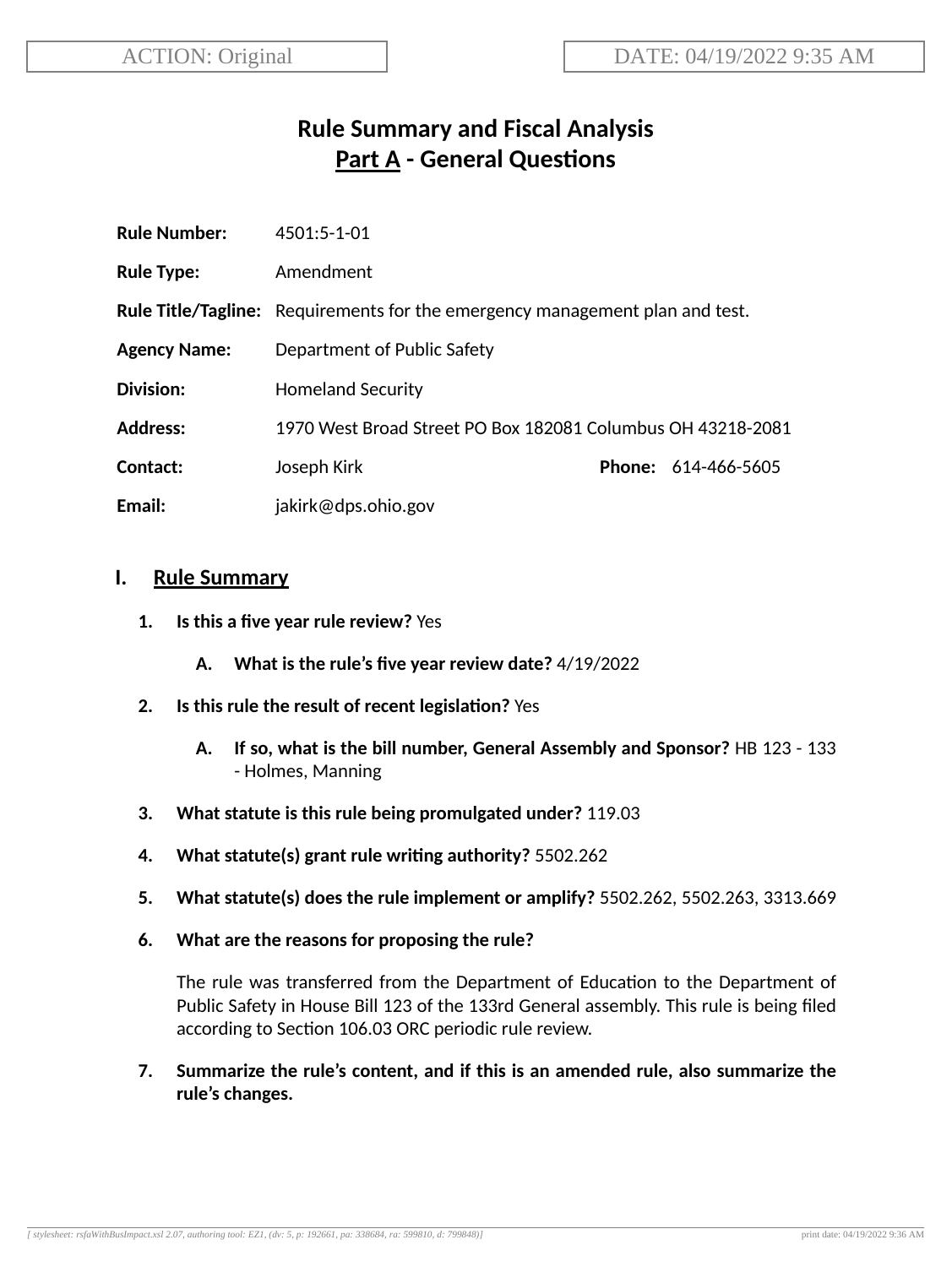The rule dels with schools emergency management plans and tests as required by 5502.262 ORC.

- **8. Does the rule incorporate material by reference?** No
- **9. If the rule incorporates material by reference and the agency claims the material is exempt pursuant to R.C. 121.75, please explain the basisfor the exempon and how an individual can find the referenced material.**

*Not Applicable*

**10. If revising or re-filing the rule, please indicate the changes made in the revised or refiled version of the rule.**

*Not Applicable*

### **II. Fiscal Analysis**

**11. Please esmate the increase / decrease in the agency's revenues or expenditures in the current biennium due to this rule.**

This will increase expenditures.

350,000

The transfer of the rule from the Ohio Department of Education to Public Safety increased expenditures because a new data collection system had to be constructed and it will require maintenance. This incurred a one time cost of  $$350,000$  and a regular maintenance amount that is undetermined due to issues that arise or new statutory requirements to add to the system. The rule itself does not lead to increased expenditures as Public Safety already reviewed these plans for compliance prior to it being transferred.

#### **12. What are the esmated costs of compliance for all persons and/or organizaons directly affected by the rule?**

The only cost associated will be staff time at schools. There is no cost to the program itself. Forms, data collection worksheets and threat assessment is offered free to school from OHS.

**13. Does the rule increase local government costs? (If yes, you must complete an RSFA Part B).** Yes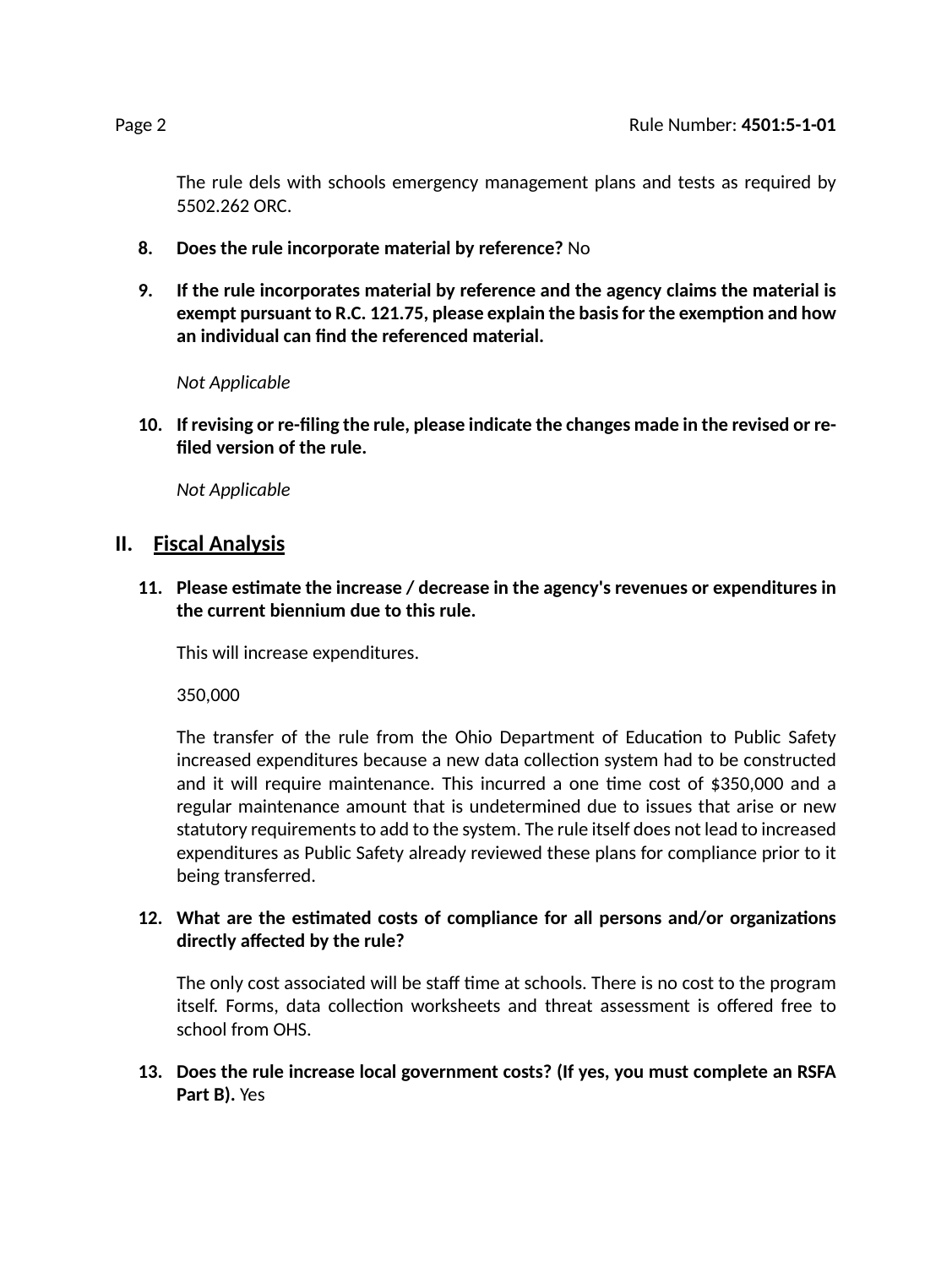- **14. Doesthe rule regulate environmental protecon? (If yes, you must complete an RSFA Part C).** No
- **15. If the rule imposes a regulaon fee, explain how the fee directly relates to your agency's cost in regulang the individual or business.**

Not applicable.

### **III.** Common Sense Initiative (CSI) Questions

- **16. Was this rule filed with the Common Sense Iniave Office?** Yes
- **17. Does this rule have an adverse impact on business?** Yes
	- **A. Does this rule require a license, permit, or any other prior authorizaon to engage in or operate a line of business?** No
	- **B. Does this rule impose a criminal penalty, a civil penalty, or another sancon, or create a cause of acon, for failure to comply with its terms?** Yes

Section 3319.31  $(B)(4)$  states that a school administrator may be disciplined by the Ohio Department of Education for failure to meet Section 5502.262 of the Revised Code. However, the Department of public safety would work with administrators to correct or paperwork violations before any disciplinary proceedings.

#### **C. Does this rule require specific expenditures or the report of informaon as a** condition of compliance? Yes

Schools must submit their emergency management plan at least once every three years for evaluation by the Department of Public Safety. Schools must report on their emergency management test every year.

**D. Is it likely that the rule will directly reduce the revenue or increase the expenses of the lines of business of which it will apply or applies?** No

## **IV.** Regulatory Restrictions (This section only applies to agencies indicated in **R.C. 121.95 (A))**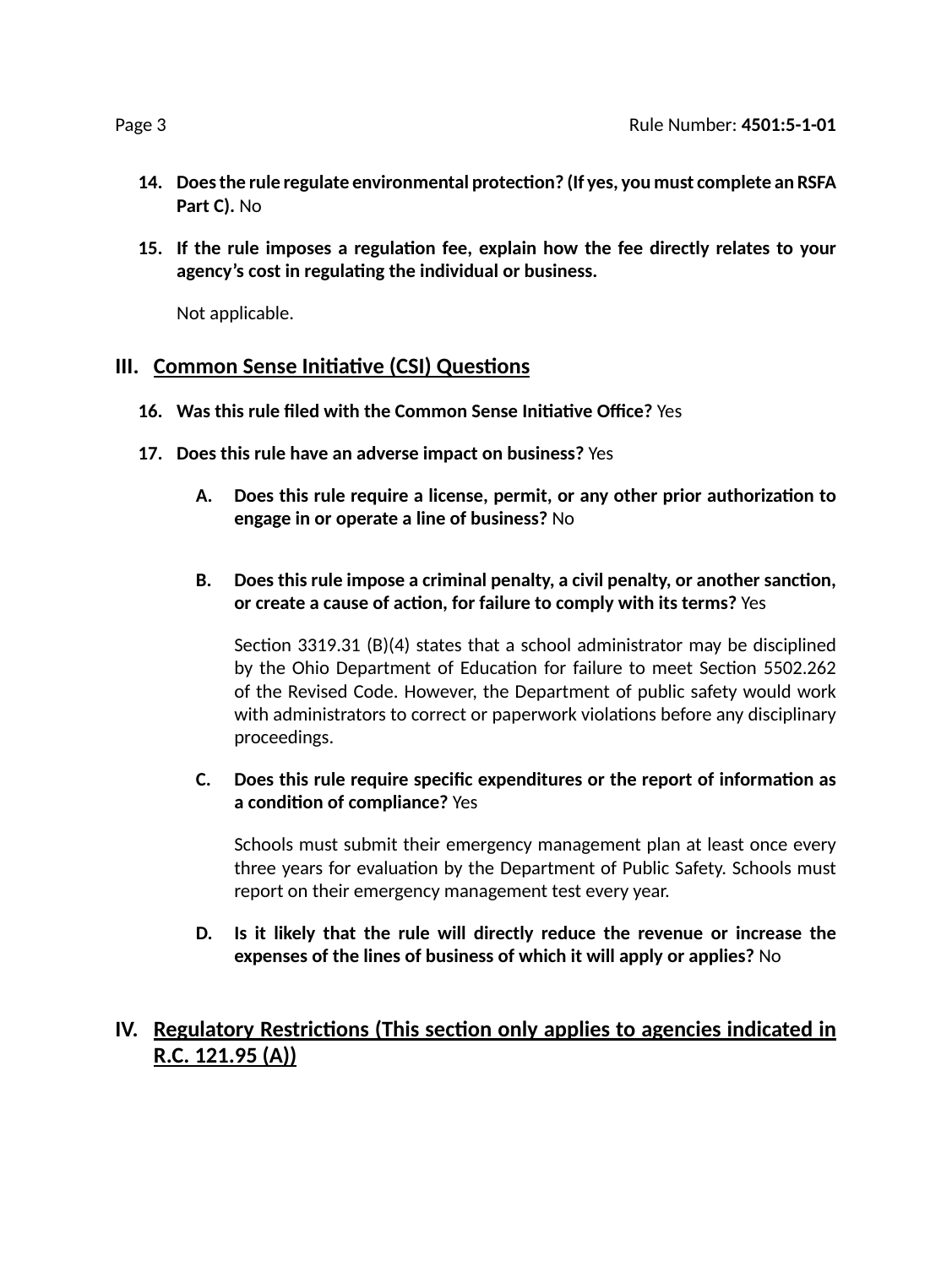- **18. Are you adding a new or removing an exisng regulatory restricon as defined in R.C. 121.95?** Yes
	- **A. How many new regulatory restricons do you propose adding to this rule?** 1

Paragraph  $(B)(1)(g)$  - " $(g)$ .... shall be notified...."

**B. How many exisng regulatory restricons do you propose removing from this rule?** 6

Paragraph (B), last sentence - "...plan shall consist"

Paragraph (B)(1)(a), second sentence - "The plan shall....."

Old Paragraph (B), first sentence - "...administrator shall inform..."

Old Paragraph (B) last sentence - "... shall be notified...."

Paragraph (E)(2)(a) - "...actual emergency shall consist..."

Paragraph (E)(3) - second sentence - ... student inclusion shall be..."

**C. If you are not removing exisng regulatory restricons from this rule, please list the rule number(s) from which you are removing restricons.**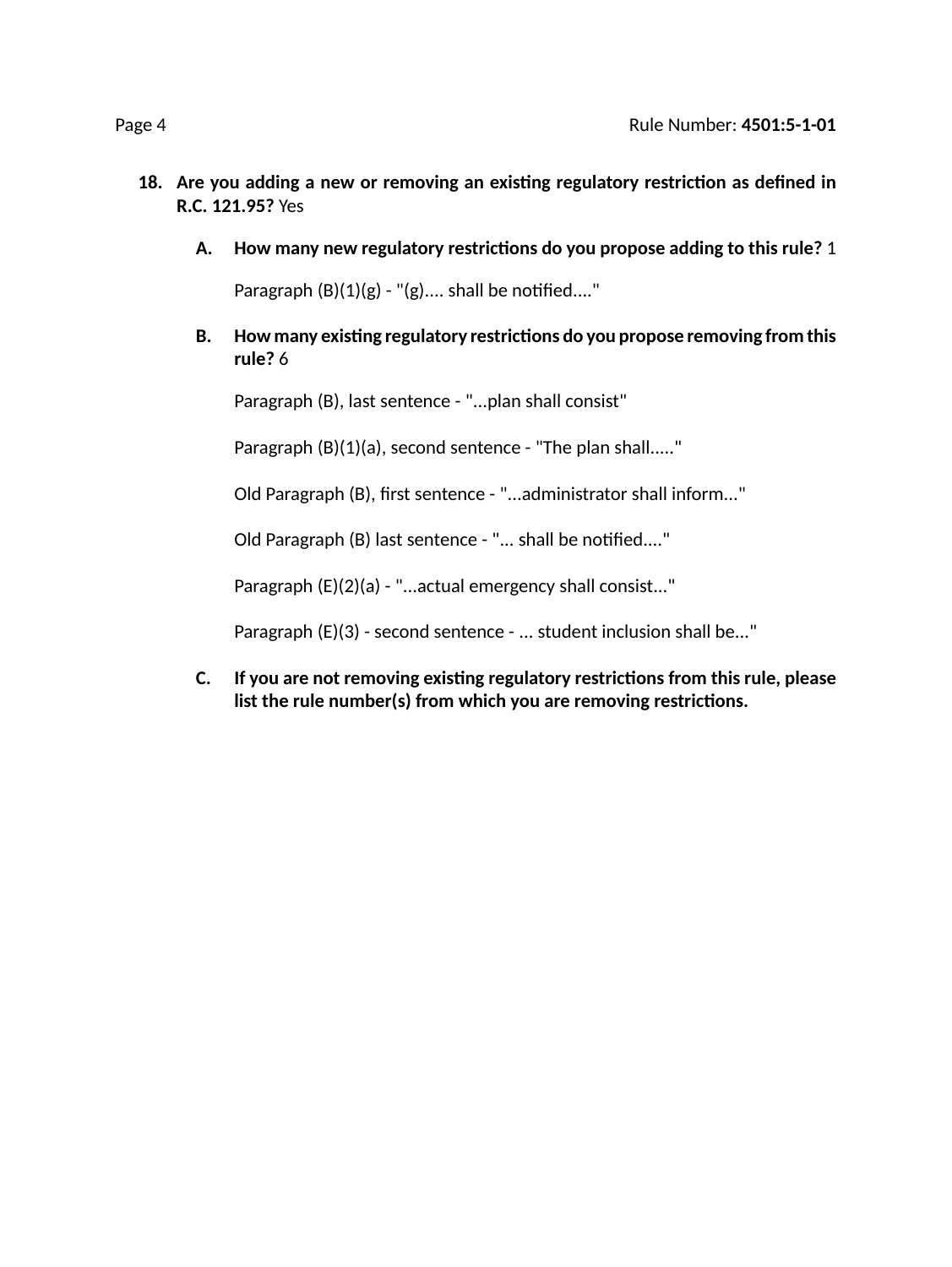Page B-1 Rule Number: **4501:5-1-01**

# **Rule Summary and Fiscal Analysis Part B - Local Governments Questions**

#### **1. Does the rule increase costs for:**

| A. Public School Districts      | Yes. |
|---------------------------------|------|
| <b>B. County Government</b>     | No   |
| <b>C. Township Government</b>   | No   |
| D. City and Village Governments | Nο   |

#### **2. Please esmate the total cost, in dollars, of compliance with the rule for the affected local government(s). If you cannot give a dollar cost, explain how the local government is financially impacted.**

The cost of compliance can range depending on the school's ability to meet the statutory demands in house or if they need to hire someone to assist. The Department provides templates for the schools to minimize financial impact on schools; however, a school may choose to hire a contractor to help them meet this requirement; that would be an unknown cost and contract specific.

#### **3. Is this rule the result of a federal government requirement?** No

- **A. If yes, does this rule do more than the federal government requires?** *Not Applicable*
- **B. If yes, what are the costs, in dollars, to the local government for the regulation that exceeds the federal government requirement?**

*Not Applicable*

**4. Please provide an esmated cost of compliance for the proposed rule if it has an impact on the following:**

#### **A. Personnel Costs**

The only cost associated will be staff time at schools.

#### **B. New Equipment or Other Capital Costs**

Not applicable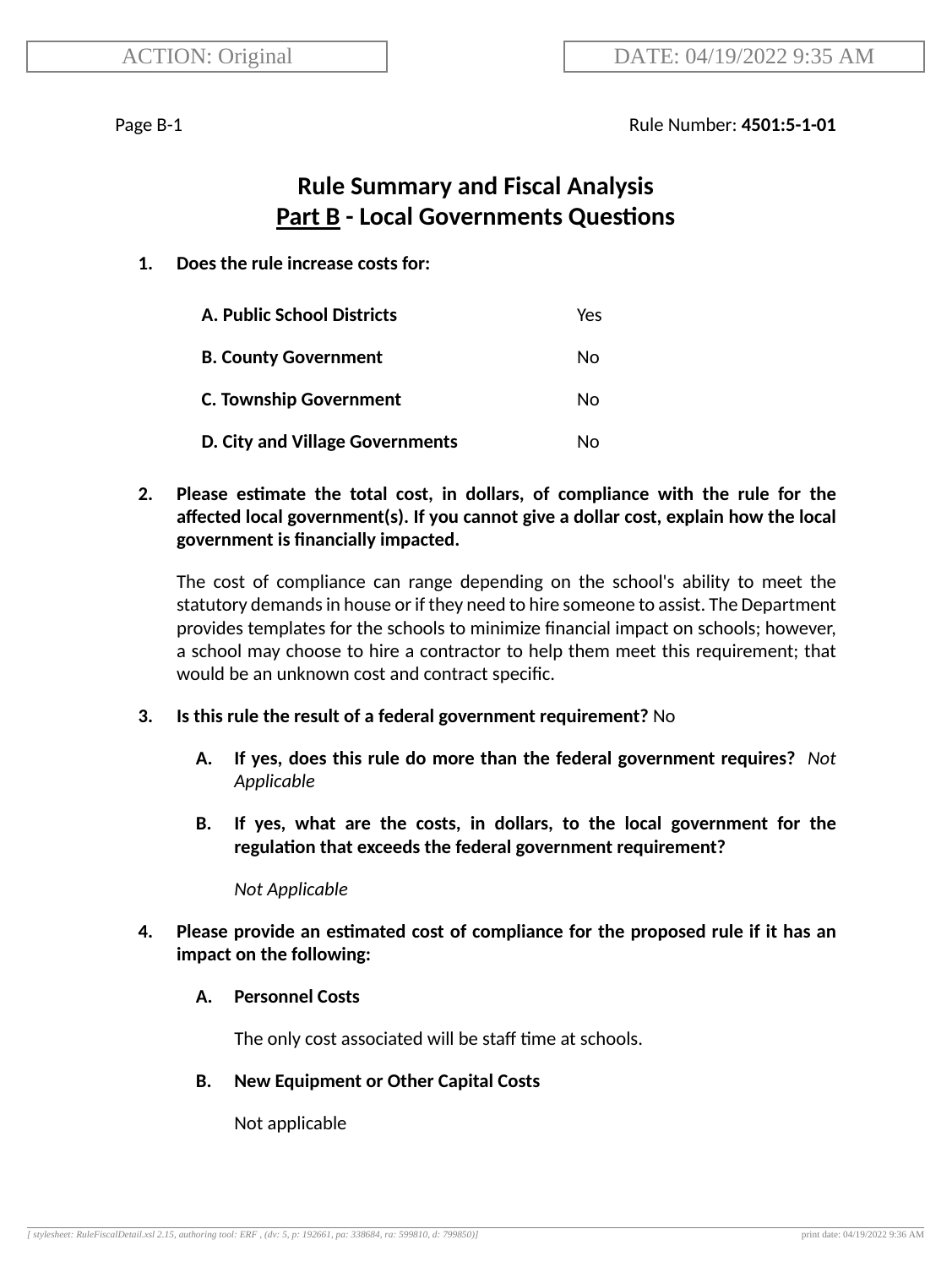#### **C. Operating Costs**

Not applicable.

#### **D. Any Indirect Central Service Costs**

There is no cost to the program itself. Forms, data collection worksheets and threat assessment is offered free to school from OHS

#### **E. Other Costs**

Not applicable.

#### **5. Please explain how the local government(s) will be able to pay for the increased costs associated with the rule.**

Not applicable.

**6. What will be the impact on economic development, if any, as the result of this rule?**

Not applicable.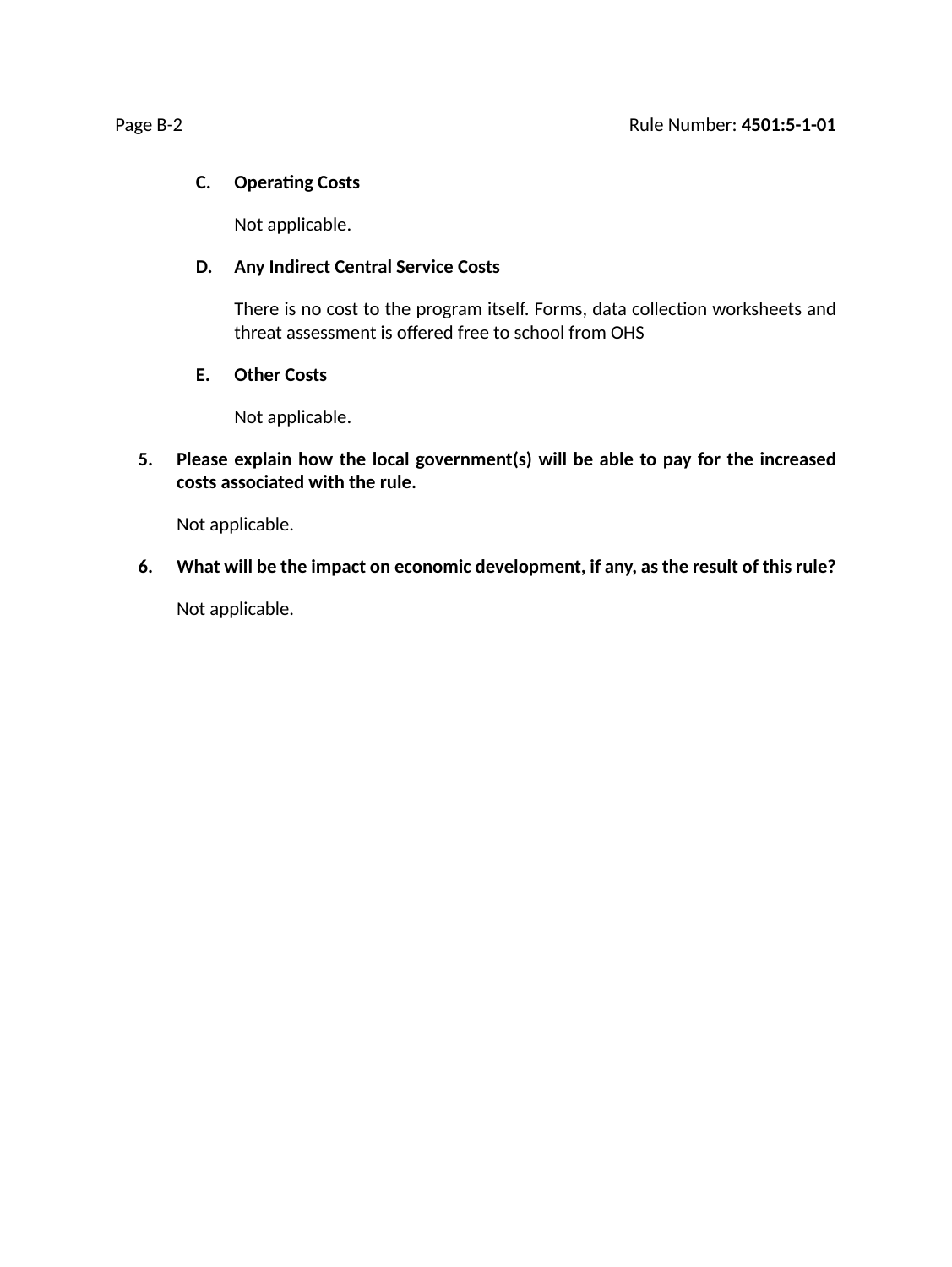#### 4501:5-1-01 **Requirements for the emergency management plan and test.**

The purpose of this rule is to define the requirements, content, and format of emergency management plan and the emergency management test as required by section 3313.5365502.262 of the Revised Code.

#### (A) Definitions.

- (1) "Hazard Identification and Risk Analysis" means the process to identify hazards and assess the vulnerability associated with each.
- (2) "Full-Scale Exercise" means exercises that are typically the most complex and resource-intensive type of exercise. They involve multiple agencies, organizations, and jurisdictions and validate many facets of preparedness. Full scale exercises often include many players operating under cooperative systems such as the "Incident Command System" or "Unified Command". Individual school buildings can participate in a district-wide full-scale exercise in order to complete a full-scale exercise but they must submit their own after-action report.
- (3) "Incident Command System" (ICS) is a standardized on-scene emergency management construct specifically designed to provide an integrated organizational structure that reflects the complexity and demands of single or multiple incidents, without being hindered by jurisdictional boundaries. The Incident Command System is the combination of facilities, equipment, personnel, procedures, and communications operating within a common organizational structure, designed to aid in the management of resources during incidents. ICS is used for all kinds of emergencies and is applicable to small as well as large and complex incidents. ICS is used by various jurisdictions and functional agencies, both public and private, to organize field-level incident management operations.
- (4) "Unified Command" is used in incidents involving multiple jurisdictions, a single jurisdiction with multi agency involvement, or multiple jurisdictions with multi agency involvement. Unified command allows agencies with different legal, geographic, and functional authorities and responsibilities to work together effectively without affecting individual agency authority, responsibility, or accountability.
- (5) "Functional Content Area" are the procedures and protocols used to respond to a variety of hazards that can be found in the emergency operations plan.
- (6) "Functional Exercise" are those exercises designed to validate and evaluate capabilities, multiple functions and/or sub-functions, or interdependent groups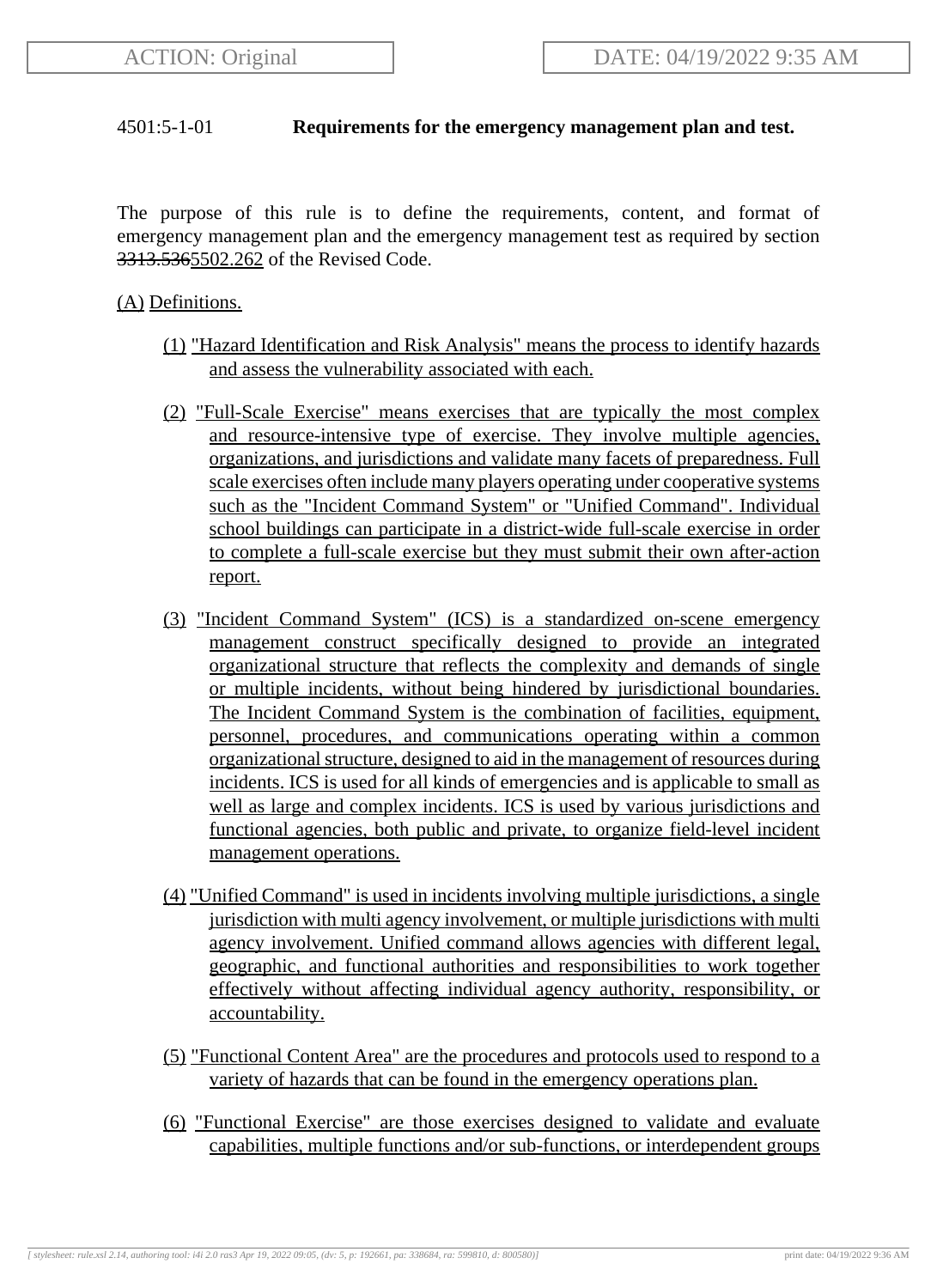of functions. Functional exercises are typically focused on exercising plans, policies, procedures, and staff members involved in management, direction, command, and control functions. In functional exercises, events are projected through an exercise scenario with event updates that drive activity at the management level. A functional exercise is conducted in a realistic, realtime environment; however, movement of personnel and equipment is usually simulated.

- (7) Tabletop Exercise" means an exercise that is typically held in an informal setting intended to generate discussion of various issues regarding a hypothetical, simulated emergency. Tabletop exercises can be used to enhance general awareness, validate plans and procedures, rehearse concepts, and/or assess the types of systems needed to guide the prevention of, protection from, mitigation of, response to, and recovery from a defined incident. Generally, tabletop exercises are aimed at facilitating conceptual understanding, identifying strengths and areas for improvement, and/or achieving changes in attitudes. Tabletop exercises may be conducted virtually.
- (8) "School safety and security contact" means the individual responsible for school based concerns related to safety, security and emergency management.
- (9) "Mental health provider" means a state licensed school counselor, school psychologist, school social worker and community based mental health provider.
- (10) "Trauma" means an event, series of events, or set of circumstances that is experienced by an individual as physically or emotionally harmful or life threatening and that has lasting adverse effects on the individual's functioning and mental, physical, social, emotional, and/or spiritual well-being.
- (11) "Trauma Informed Care" means infusing and sustaining trauma awareness, knowledge, skills and appropriate response into the organization's culture, practices, and policies.
- (12) "Community law enforcement and safety officials" means law enforcement, fire, emergency medical personnel, mental health providers, local public health departments, school safety and security contacts, and any local divisions having county wide emergency management.
- $(A)(B)$  The emergency management plan and information required pursuant to division  $(B)(2)$  of section  $3313.5365502.262$  of the Revised Code shall be submitted on standardized forms developed and made available by the department of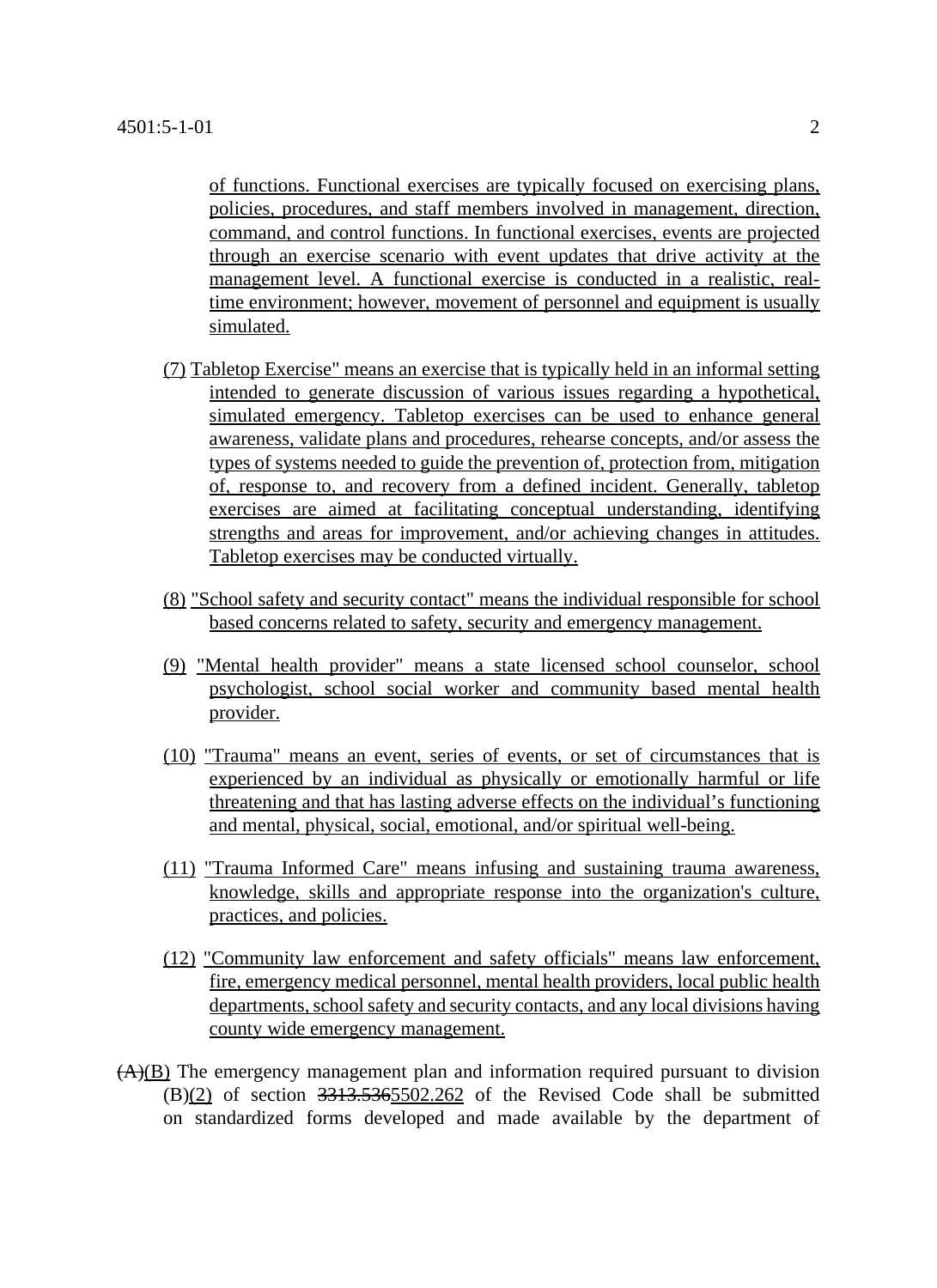education public safety. Each comprehensive emergency mangementmanagement plan shall consist consists of foursix parts, including:

- (1) The emergency operations plan shall consist of a single document to address all-hazards that may negatively impact the school; including but not limited to active shooter, hostage, bomb threat, act of terrorism, infectious diseases or pandemic, severe weather, bullying, threats of violence or threats to life, and any other natural, technological, or human-cuasedmanmade events that the administrator knew or should have reasonably known about that compromise the health or safety of students, employees, administrators, or property. A hazard identification and risk analysis shall be included.
	- (a) The plan shall be an all-hazards emergency operations plan organized around five mission areas: prevention, protection, mitigation, response, and recovery. The plan shallshould be compliant consistent with the "National Incident Management System" (NIMS) principles pursant to division (C) of section 5502.28 of the Revised Code;
	- (b) The plan shall incorporate the access and functional needs of the students, teachers, and staff;
	- (c) The plan shall incorporate education for students, staff, and administrators to avoid, deter, or stop an imminent crime or safety issue, threatened or actual;
	- (d) The plan may include use of temporary door locking devices, when approved by the building official and noted on the certificate of occupancy only in school buildings where the requirements of section 1008.1.9.11 of the NIMS are met and as outlined in rule 4101:1-10-01 of the Administrative Code;
	- (e) The plan shall be updated and revised at least every three years from the previous date of compliance to reflect lessons learned and best practices to continually improve the plan. The areas of improvement identified in the emergency management test and actual emergencies at the school buildings will be a source for lessons learned; and
	- (f) The plan shall include procedures for notifying law enforcement, fire, EMS, emergency management, mental health, public health officials, and other outside experts who could assist in responding to and recovering from an emergency.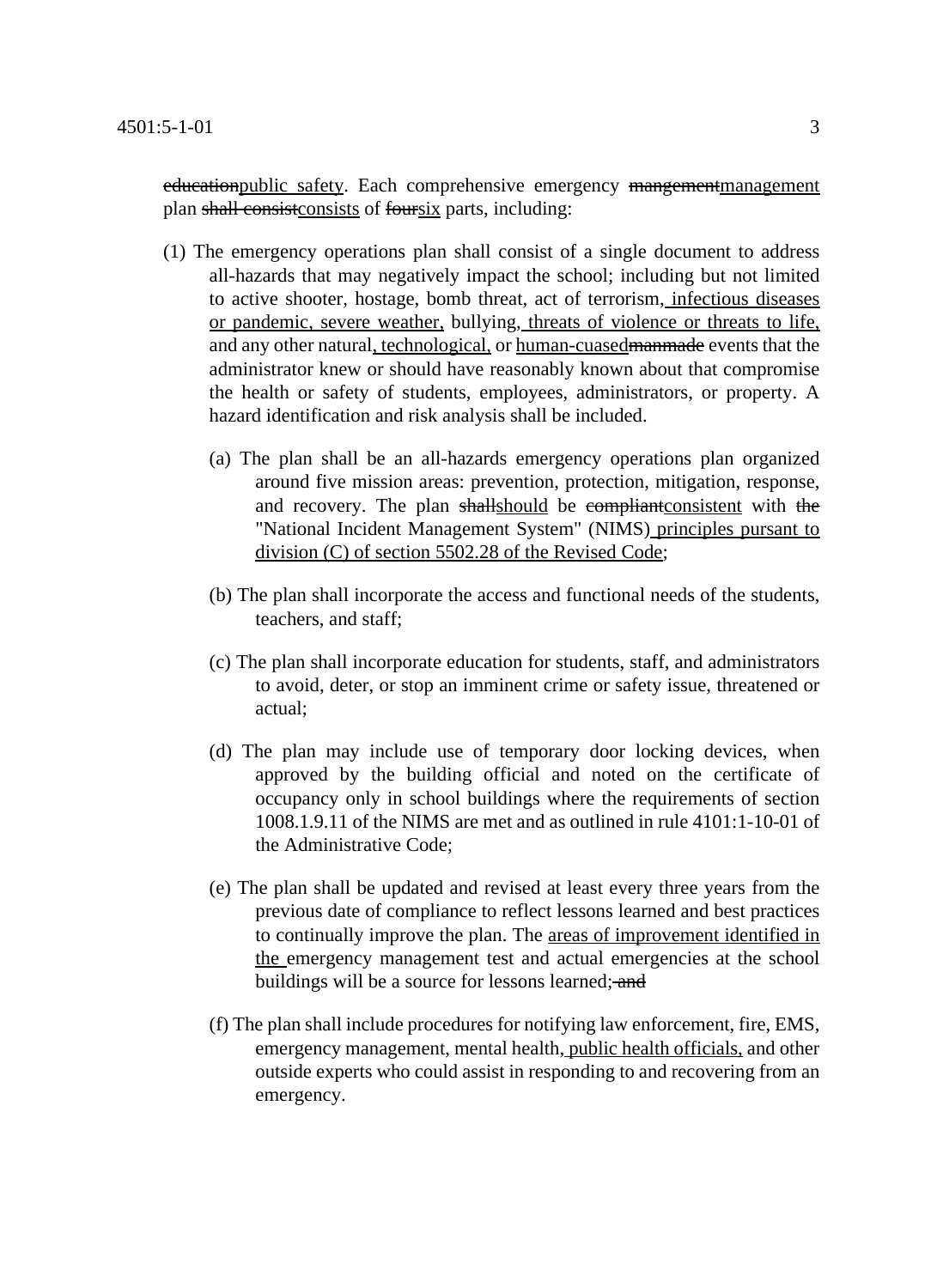- $(g)$  In addition to the notification requirements of division  $(B)(3)$  section 5502.262 of the Revised Code, any student and their parent or legal guardian enrolled in the school after the annual notification, shall be notified upon enrollment.
- (h) Section 5502.263 requires a threat assessment plan that may be used in a building's emergency management plan developed under section 5502.262 of the Revised Code.
- (2) A floor plan that is unique to each floor of the building as outlined in rule 1301:7-7-04 of the Administrative Code;
- (3) A site-plan that includes all building property and surrounding property; and
- (4) An emergency contact information sheet;.
- (5) Stakeholder signatures as defined in paragraph (C) of this rule; and
- (6) Section 3313.669 of the Revised Code requires proof of completion of an approved threat assessment training program to be submitted for each team member in the building's emergency management plan.
- (B) Prior to the opening day of each school year, the administrator shall inform each student enrolled in the school and the student's parent or legal guardian of the parental notification procedures included in the plan. Any student and their parent or legal guardian enrolled in the school after the annual notification, shall be notified upon enrollment.
- (C) Stakeholder community engagement.
	- (1) In developing the emergency management plan for each building, the administrator shall involve the following stakeholders pursuant to division (B) (1) of section 5502.262 of the Revised Code. Stakeholders are defined as:
		- (a) Community law enforcement and safety officials as defined above (including, but not limited to, law enforcement, fire, emergency medical personnel, and any local divisions having county-wide emergency management);
		- (b) Parents or legal guardians of students who are assigned to the building;
		- (c) Teachers who are assigned to the building; and
		- (d) Non-teaching employees who are assigned to the building.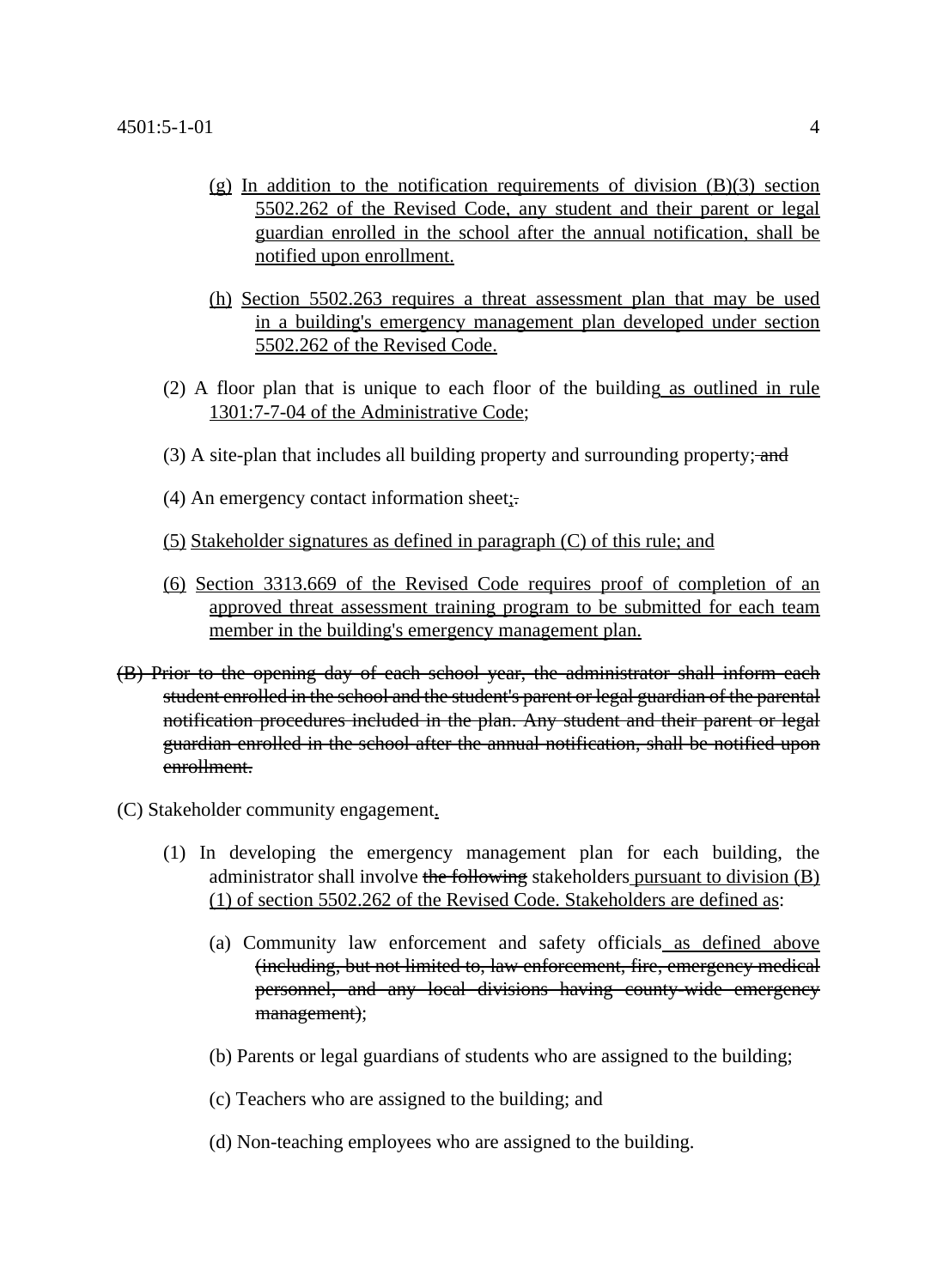- (2) The emergency management plan shall contain the name, title (if applicable), contact information, and signature of each stakeholder as identified in paragraph  $(C)(1)$  of this rule.
- (3) The signature ensures the stakeholder was offered an opportunity to provide feedback; it does not mean or require the stakeholder to approve the school's plan.
- (D) Annual review of emergency management plan.
	- (1) Each administrator must certify that the plan, emergency contact information sheet, floor plan, and site plan are current and accurate pursuant to division (D) (1) of section 5502.262 of the Revised Code.
	- (2) This certification is to be done in the school safety plan portal between January 1 and July 1 of each year.
- (D)(E) Emergency management tests.The
	- (1) The information on the emergency management test pursuant to division (E) (1) of section 3313.5365502.262 of the Revised Code shall be submitted on standardized forms developed and made available by the department of educationpublic safety.
	- $(1)(2)$  AdministratorsIn addition to the required emergency evacuation drills outlined in rule 1301:7-7-04 of the Administrative Code, administrators shall prepare and conduct at least one **annual** emergency management test each year during the three year annual review cycle as defined in division  $(A)(2)$  of section 3313.5365502.262 of the Revised Code. Emergency management tests must meet the following requirements:
		- (a) Be a scheduled event at least two of the years; **noone** actual emergency shall constitute a test, evenmay be used during the three year plan cycle if an after action report is produced with the involvement of stakeholders pursuant to paragraph  $(E)(2)(e)$  of this rule;
		- (b) The type of test shall be a tabletop, functional, or full-scale, each type being used once every three years;
		- (c) The test shall include at least one hazard from the hazard analysis identified in the emergency operations plan, as required in paragraph  $\left(\frac{A}{A}(1)(B)(1)\right)$ of this rule;
		- (d) The test shall include at least one functional content area; and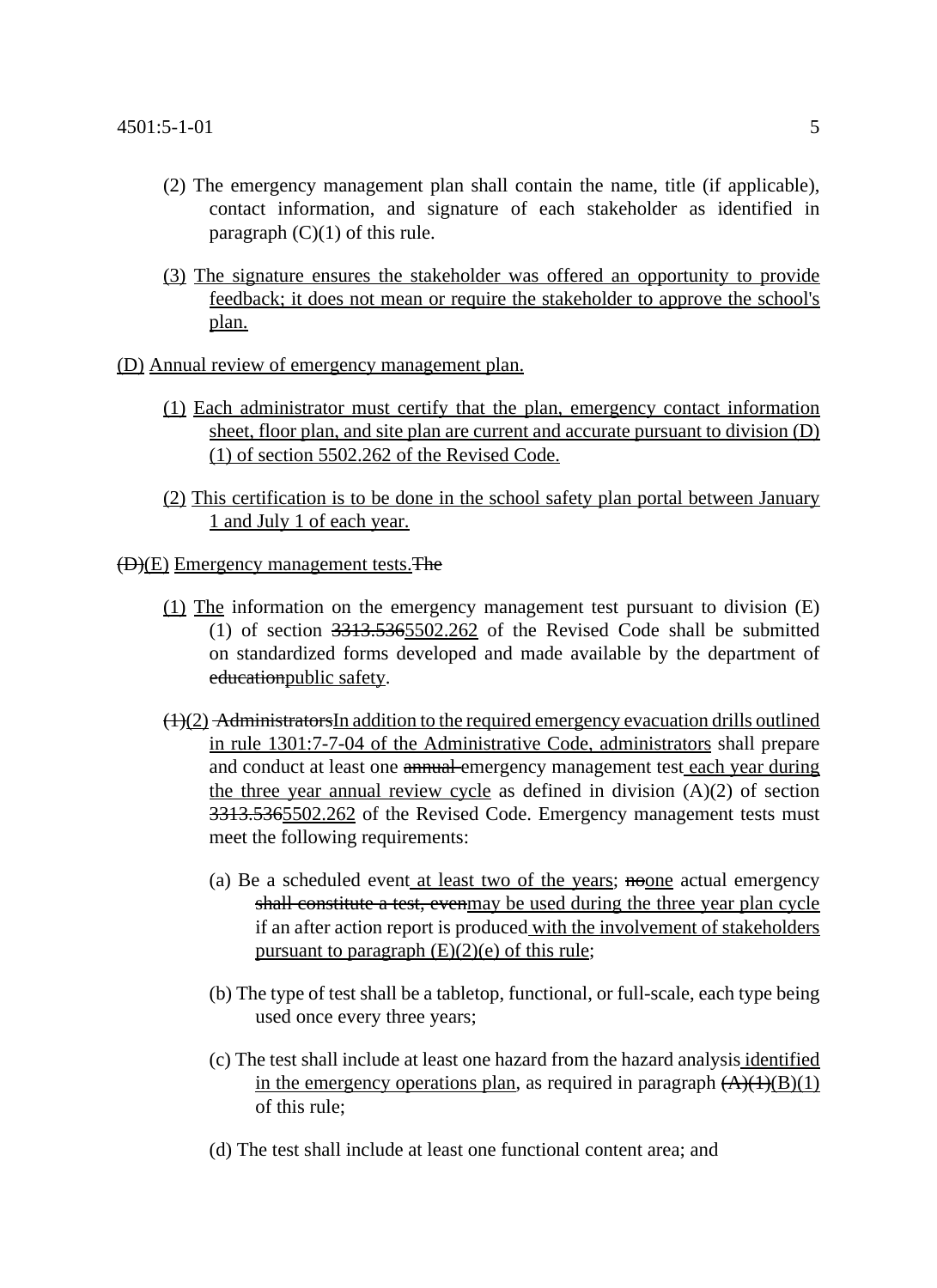- (e) The test should include at least one representative from law enforcement, fire, EMA, EMS, and/orand behaviorala mental health provider and public health official.
- $\left(\frac{2}{3}\right)$  Student participation in the emergency management test is not mandatory. Emergency management tests with student inclusion shall beare at the discretion of the building administrator. Administrators should consider what benefit student inclusion in the emergency management test may have on the student population in preparation for an emergency and to enhance the safety of students in the building. Schools should obtain parental consent if students are to be included in the emergency management test. Schools should also consider age appropriate participation, guidance, trauma informed best practice, and training in preparation for participation in the test.
- $\left(\frac{3}{4}\right)$  Administrators shall submit an after action report to the Ohio department of educationpublic safety no later than thirty days after the exercise documenting the following:
	- (a) Date/time/weather/length/ of exercise;
	- (b) Identify discussion/operations based exercise;
	- (c) Scenario utilized;
	- (d) Hazard(s) utilized; safety data sheets, as appropriate, shall be provided;
	- (e) Functional content area(s) utilized; and
	- (f) Identify at least three strengths and at least three improvement areas of the Plan discovered as a result of the emergency management test.

#### (E) Definitions

- (1) "Hazard Identification and Risk Analysis" Process to identify hazards and assess the vulnerability associated with each.
- (2) "Full-Scale Exercise"- FSEs are typically the most complex and resourceintensive type of exercise. They involve multiple agencies, organizations, and jurisdictions and validate many facets of preparedness. FSEs often include many players operating under cooperative systems such as the "Incident Command System or Unified Command."
- (3) "Functional Content Area" A section in the sample plan, these are procedures and protocols used to respond to a variety of hazards.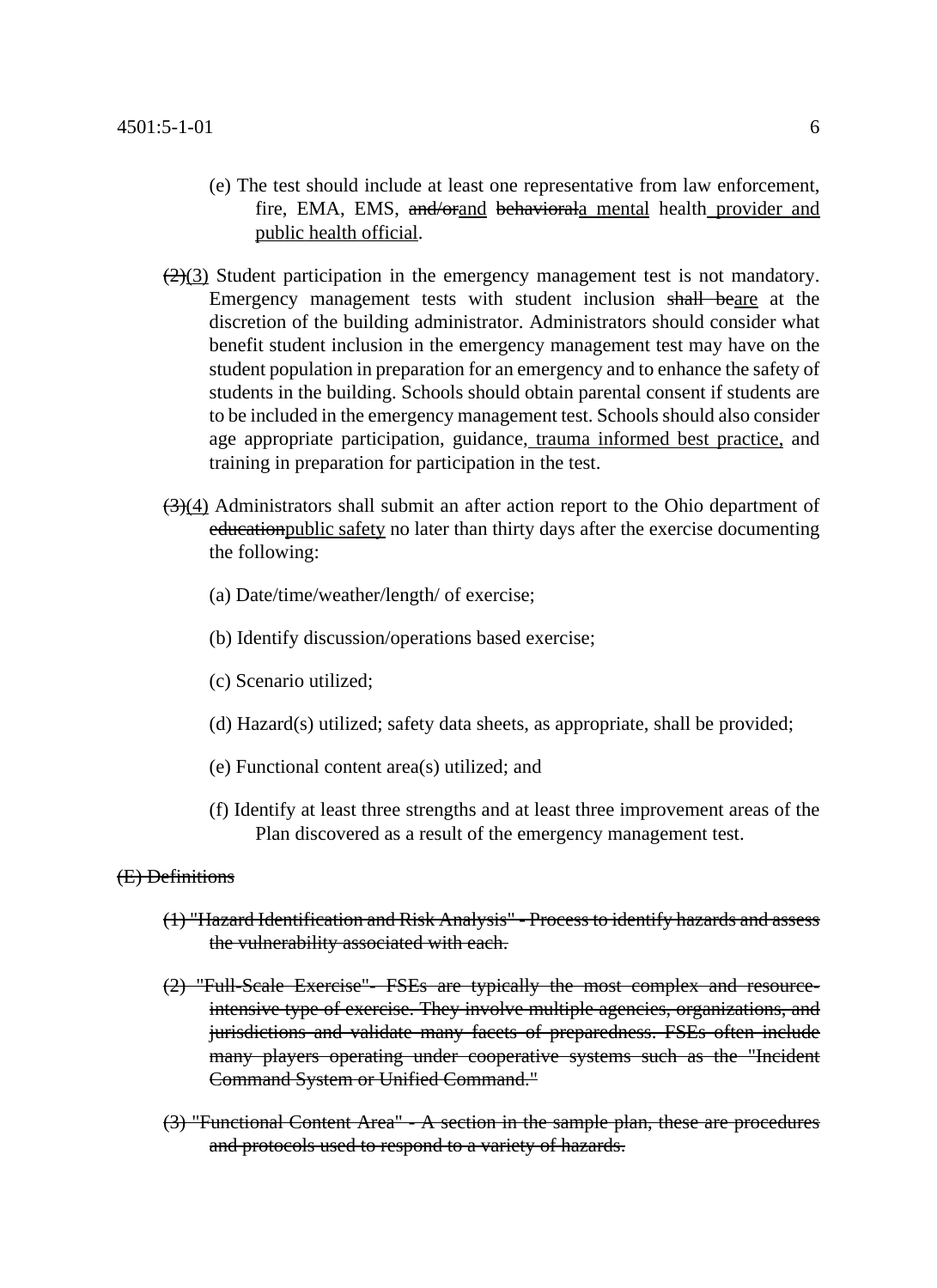- (4) "Functional Exercise" Functional exercises are designed to validate and evaluate capabilities, multiple functions and/or sub-functions, or interdependent groups of functions. FEs are typically focused on exercising plans, policies, procedures, and staff members involved in management, direction, command, and control functions. In FEs, events are projected through an exercise scenario with event updates that drive activity at the management level. An FE is conducted in a realistic, real-time environment; however, movement of personnel and equipment is usually simulated.
- (5) "Tabletop Exercise"- A TTX is typically held in an informal setting intended to generate discussion of various issues regarding a hypothetical, simulated emergency. TTXs can be used to enhance general awareness, validate plans and procedures, rehearse concepts, and/or assess the types of systems needed to guide the prevention of, protection from, mitigation of, response to, and recovery from a defined incident. Generally, TTXs are aimed at facilitating conceptual understanding, identifying strengths and areas for improvement, and/or achieving changes in attitudes.
- (F) It is recommended that this rule be reviewed every three years, rather than the specified five.